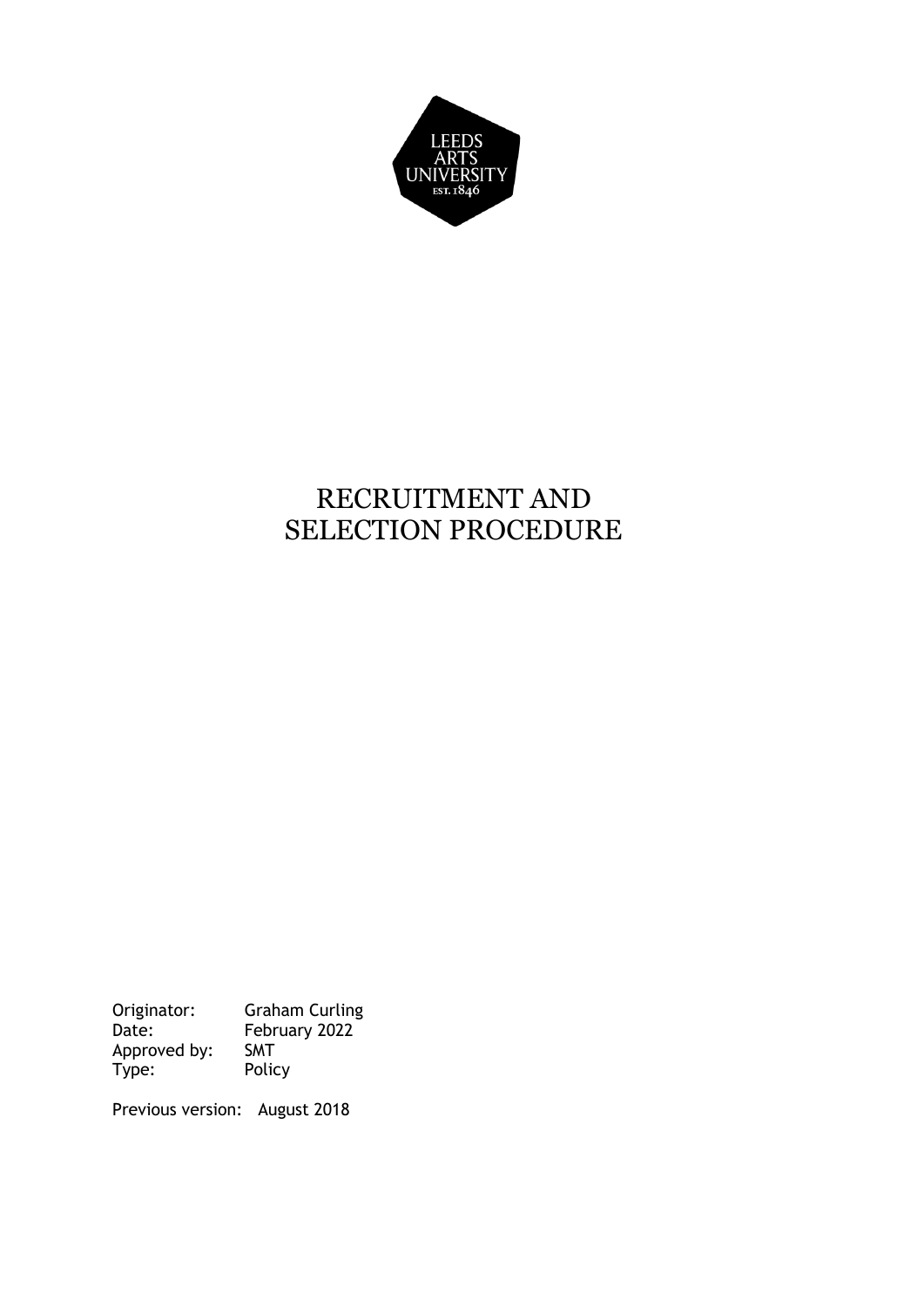# CONTENTS

| 1. | Introduction                       | 3              |
|----|------------------------------------|----------------|
| 2. | Scope                              | 3              |
| 3. | Procedure                          | $\mathbf{3}$   |
| 4. | Induction and Probationary Periods | 6              |
| 5. | Feedback Following Interview       | 6              |
| 6. | <b>Expense Claims</b>              | 6              |
| 7. | Equality, Diversity and Inclusion  | $\overline{7}$ |
| 8. | <b>Data Protection</b>             | $\overline{7}$ |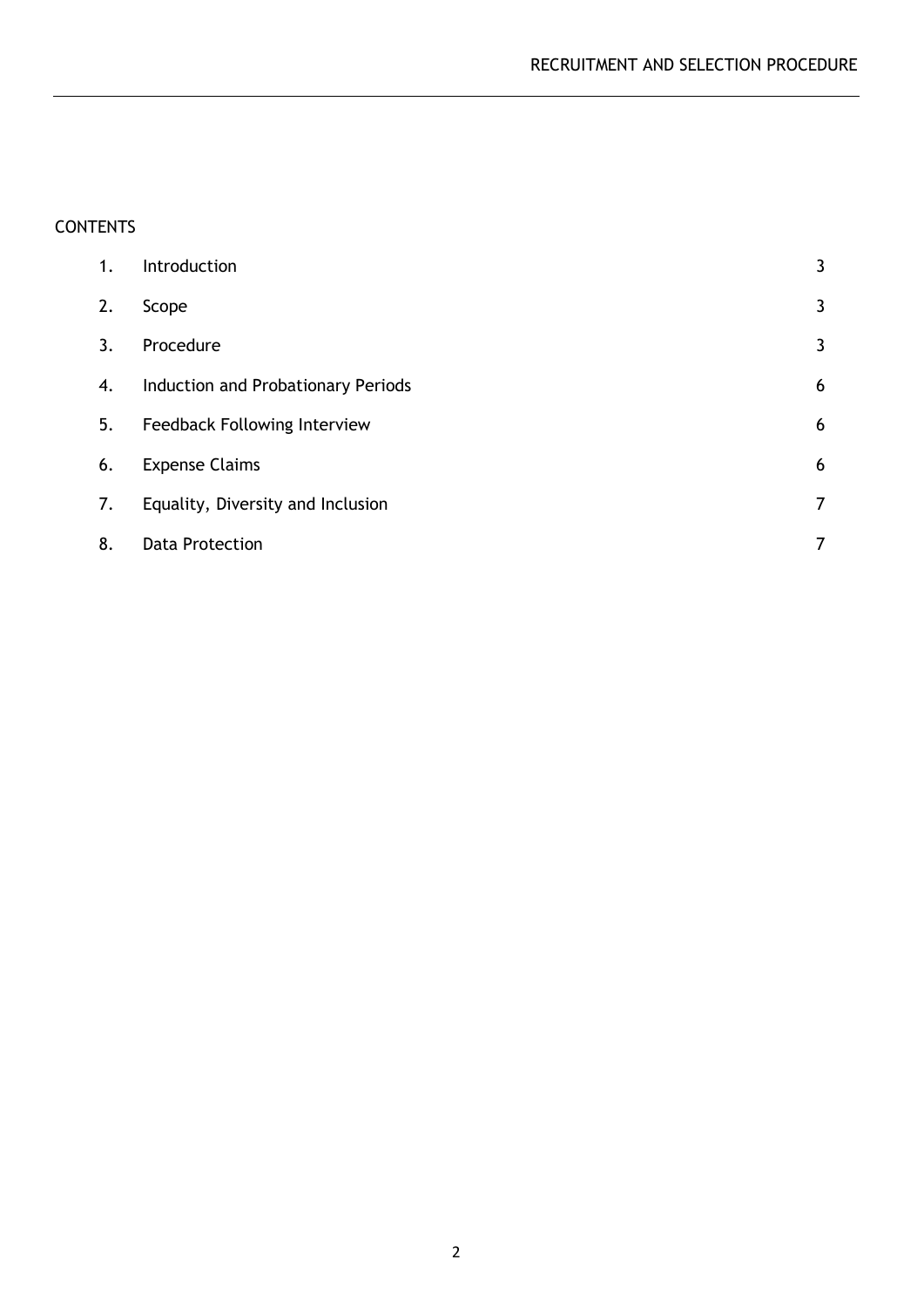# **1. Introduction**

- 1.1 Our staff are fundamental to the success of the institution and it is essential therefore, that we are able to recruit and retain staff who share our values and can help us achieve our objectives. This procedure provides a framework within which recruitment and selection will be carried out.
- 1.2 Recruitment is a two-way process, with applicants assessing the role and the institution. Those involved in recruitment should consider how best to convey a positive impression. It is essential that all applicants have sufficient information about available jobs, are dealt with in a fair and courteous way and understand how our recruitment process works. Appropriate training, development and support will be provided to members of staff undertaking recruitment and those involved should satisfy themselves that they are appropriately trained and can comply with the requirements of this procedure. As a minimum any member of staff involved in recruitment must have completed the online equality training and the Panel Chair should have completed Recruitment and Selection Training. At least one panel member will have completed the Safer Recruitment Training where the role will be dealing with young people. A representative of Human Resources will normally be present on every panel unless an alternative member is agreed by the Head of Human Resources.

## **2. Scope**

This procedure applies for all vacancies with the exception of Senior Postholders and those vacancies where an existing member of staff has been formally recommended, and approved, for promotion by the Senior Management Team, usually as part of a restructure process.

## **3. Procedure**

3.1 There are a number of key stages in recruitment and selection and this procedure outlines those stages. Further advice, if needed, is available from the Human Resources Advisers.

## 3.2 Advertising

- 3.2.1 Recruitment of staff will take into account the University's need for new ideas and approaches and additionally should support the commitment to a diverse staff group.
- 3.2.2 Vacancies will only be advertised after a request detailing the need for the vacancy has been approved by the Vice-Chancellor or their nominee. This will be evaluated against the strategic plan and budget. This applies to both permanent and temporary vacancies, new posts, temporary cover and replacing a member of staff who is leaving.

As part of this process the Line Manager (with support from Human Resources if required) will draft or amend a job description which should be submitted with the request *-* and the manager should take into account the guidance on Diversity in Recruitment when doing so. Changes to the job description for existing roles may require a role's grade to be re-evaluated so a Senior Human Resources Adviser or the Human Resources Adviser (Recruitment) should be notified of any proposed changes. If the role is for HE academic staff, a discussion will take place with the Pro-Vice Chancellor Academic about the research profile as either an essential or desirable criteria. All job descriptions and the wording of any advert for the role being advertised must be approved by an SMT member and/or the Vice–Chancellor as part of the sign off process for the release of any vacancy.

3.2.3 The following are minimum qualification standards for Academic Staff which should normally be included as criteria and can only be varied with the agreement of the relevant Pro-Vice-Chancellor, the Head of Human Resources and the Vice-Chancellor: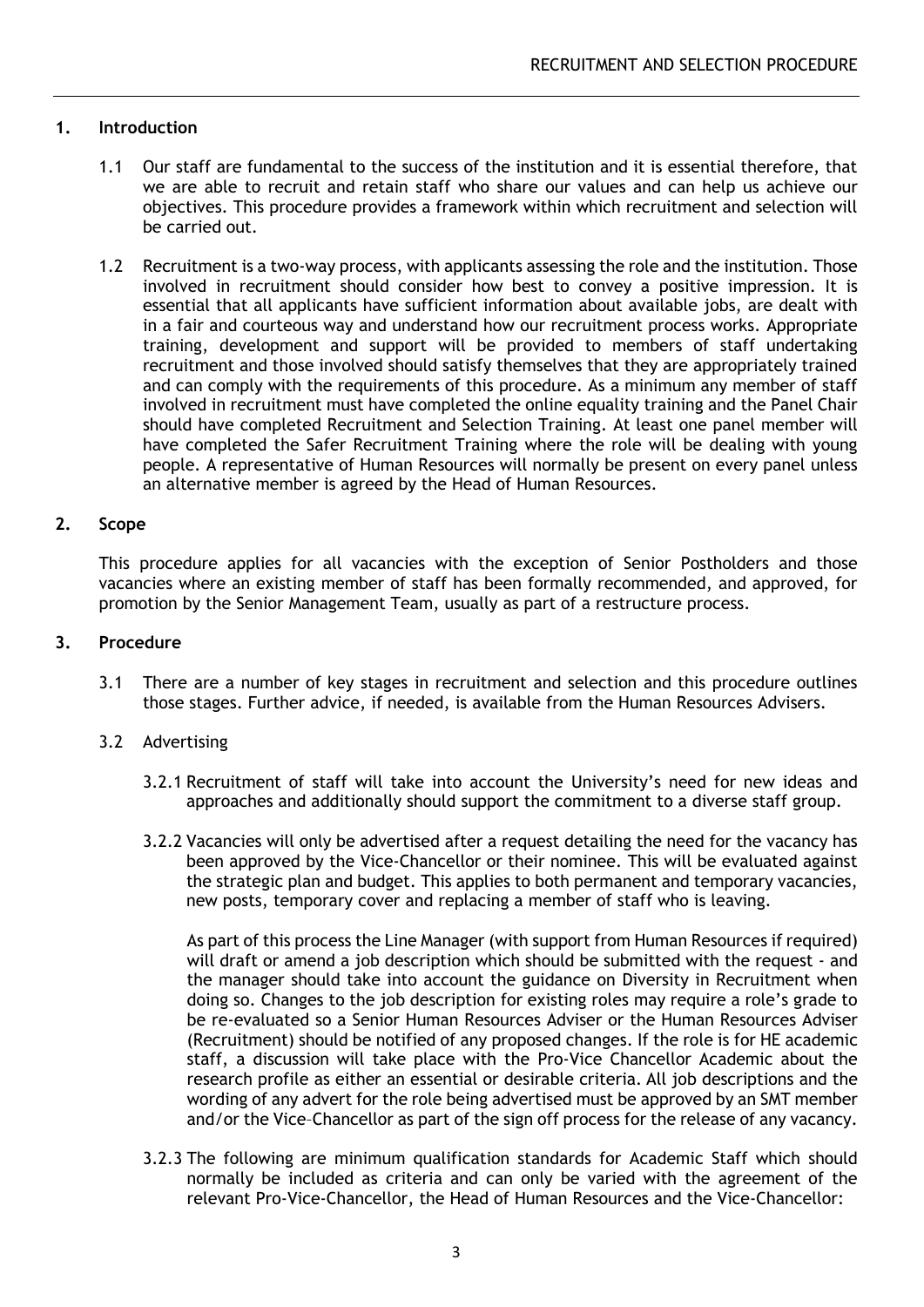FE Academic staff:

Essential Criteria - Relevant BA (Hons) Degree, Teaching Qualification or willingness to obtain this within 2 years. Desirable Criteria - Masters Degree

#### UG Academic Staff**:**

Lecturer:

Essential Criteria - Relevant BA (Hons) Degree, Membership of Higher Education Academy and/or Teaching qualification or a willingness to obtain this within 2 years Desirable Criteria - Masters Degree

Senior Lecturer, Subject Leader, Course Leader and Undergraduate Director: Essential Criteria - Relevant BA (Hons) Degree, Masters Degree, Membership of Higher Education Academy and/or Teaching qualification or willingness to obtain this within 2 years.

Desirable Criteria – PHD

PG Academic Staff

Essential Criteria - Relevant BA (Hons) Degree, Masters Degree, Membership of Higher Education Academy and/or Teaching qualification or willingness to obtain this within 2 years.

Desirable Criteria – PHD

These criteria will not necessarily apply to associate/visiting lecturer roles.

- 3.2.4 If a vacancy is approved, including the wording of the job description and advert then Human Resources will liaise with the line manager on details including interview dates.
- 3.2.5 Human Resources will ensure that advertisements are not in breach of relevant legislation. Where staffing statistics show that there is under-representation of particular groups, Human Resources will consider the use of positive action statements.
- 3.2.6 As a minimum, all vacancies will be placed on the University web site. The decision to solely advertise internally may only be taken by the Vice-Chancellor.
- 3.2.7 Application forms must be completed for all roles, Curriculum Vitae's will not be accepted unless approval has been granted to recruit using a recruitment agency. Even then an application will still be required if the role is also being advertised. Applications will not be accepted after the stated closing time without the agreement of the Head of Human Resources or their nominee.
- 3.2.8 In certain circumstances it may be more effective to use a recruitment agency. This should be discussed and agreed with the Head of Human Resources. This does not, however, eliminate the need to advertise the position internally and any agencies who assist in the process must act in accordance with this procedure and with respect to the University's equality requirements.
- 3.2.9 Applicants are asked to provide equality and diversity information when making their application to enable a robust means of monitoring the success of the process in relation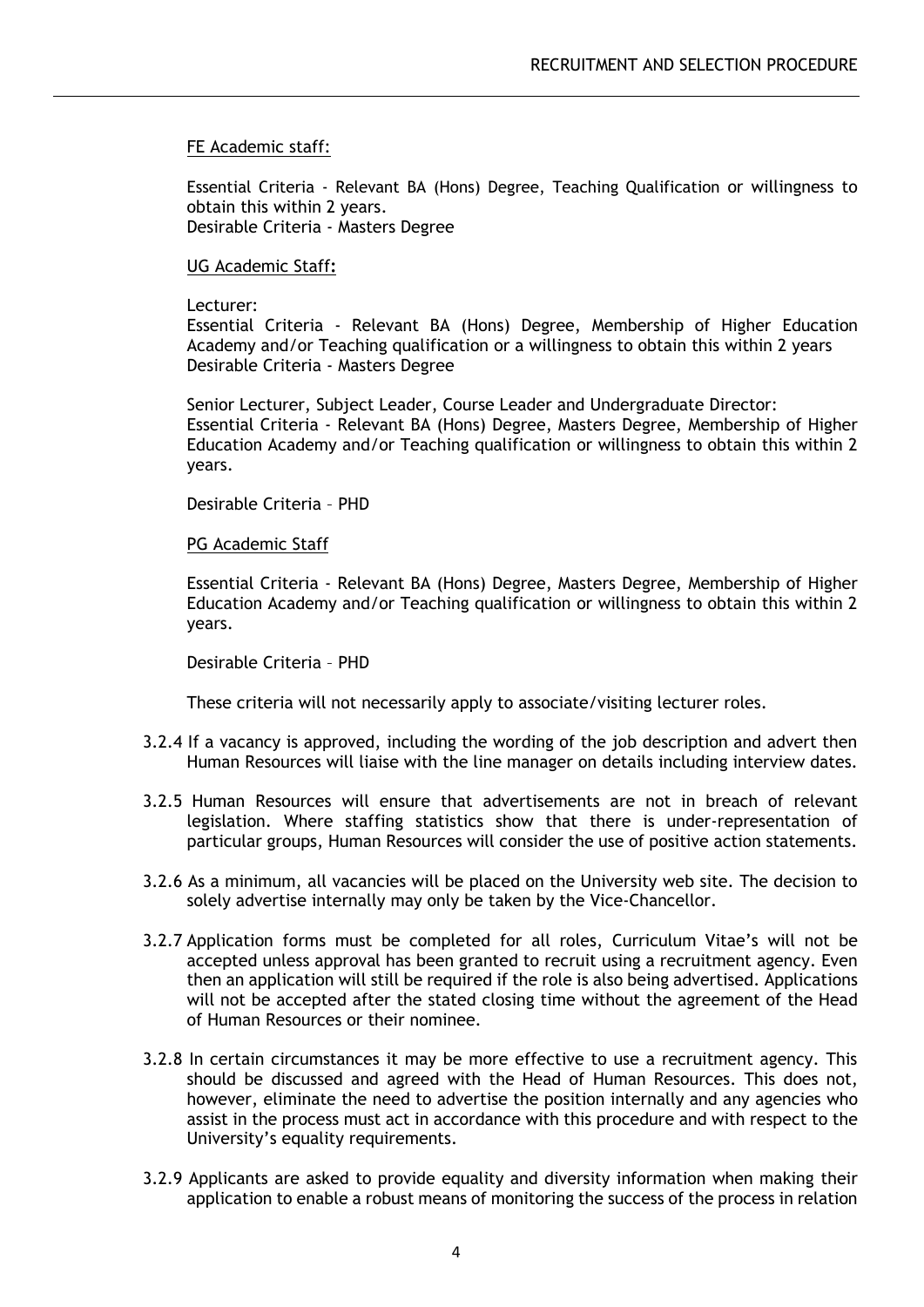to our diversity aims, although applicants are free to indicate that they do not want to provide these details. Any information supplied will not be made available to panel members at any stage of the recruitment process with the exception of the Chair where there is a need to make reasonable adjustments for an interview or for the role itself.

- 3.2.10 The recruitment file will be held electronically by Human Resources for a period of twelve months. After this time, the file will be destroyed to comply with data protection legislation and associated codes of practice. The recruitment details of the successful candidate will be placed on their Human Resources file.
- 3.3 The Recruitment Panel
	- 3.3.1 There should be a minimum of two panel members. One panel member should be a Human Resources representative or a member appointed by the Head of Human Resources to carry this role out. If a panel member is ill or unavailable for other good reason at the interview stage, a replacement will be sought.
	- 3.3.2 The Panel will maintain complete confidentiality at all times during and after the process. Where a member of staff is considering applying, or has applied, for a post they should not be involved in either the administrative or subsequent selection process.
	- 3.3.3 Panel members must declare an interest and / or withdraw from the process if a family member or close friend applies. They should also declare and seek advice from Human Resources as to whether they should withdraw if they feel there is a conflict of interest due to prior involvement which could be seen to affect their objectivity.

# 3.4 Shortlisting

- 3.4.1 Shortlisting will be done against the essential and desirable criteria for the role. The shortlist will be discussed and agreed by panel members prior to the invites being sent out.
- 3.4.2 Notes of the shortlisting decision for each applicant should be recorded on the form provided. All applicants will be assessed objectively against the selection criteria and only applicants who meet all the essential criteria will be shortlisted.
- 3.4.3 Where there is uncertainty on whether an application should be shortlisted, advice should be sought from the Head of Human Resources or their nominee.

# 3.5 Interviewing

3.5.1 Shortlisted applicants will be invited for an interview and an outline of what to expect will be provided including details of any testing methods that will be used. To allow candidates sufficient notice to attend, the interview date will usually not be sooner than 5 working days after the shortlisting has been completed, unless the interview date was stipulated in the original advert. Applicants will be asked to bring with them a document or documents from the Immigration, Asylum and Nationality list of approved documents to demonstrate their eligibility to work in the UK along with original copies of all relevant qualifications. Human Resources will ensure these documents are checked and copied on the day of the interview. Interviews may take place either virtually or in person. Where virtual interviews take place then alternative arrangements for right to work checks and proof of qualification will be arranged by Human Resources.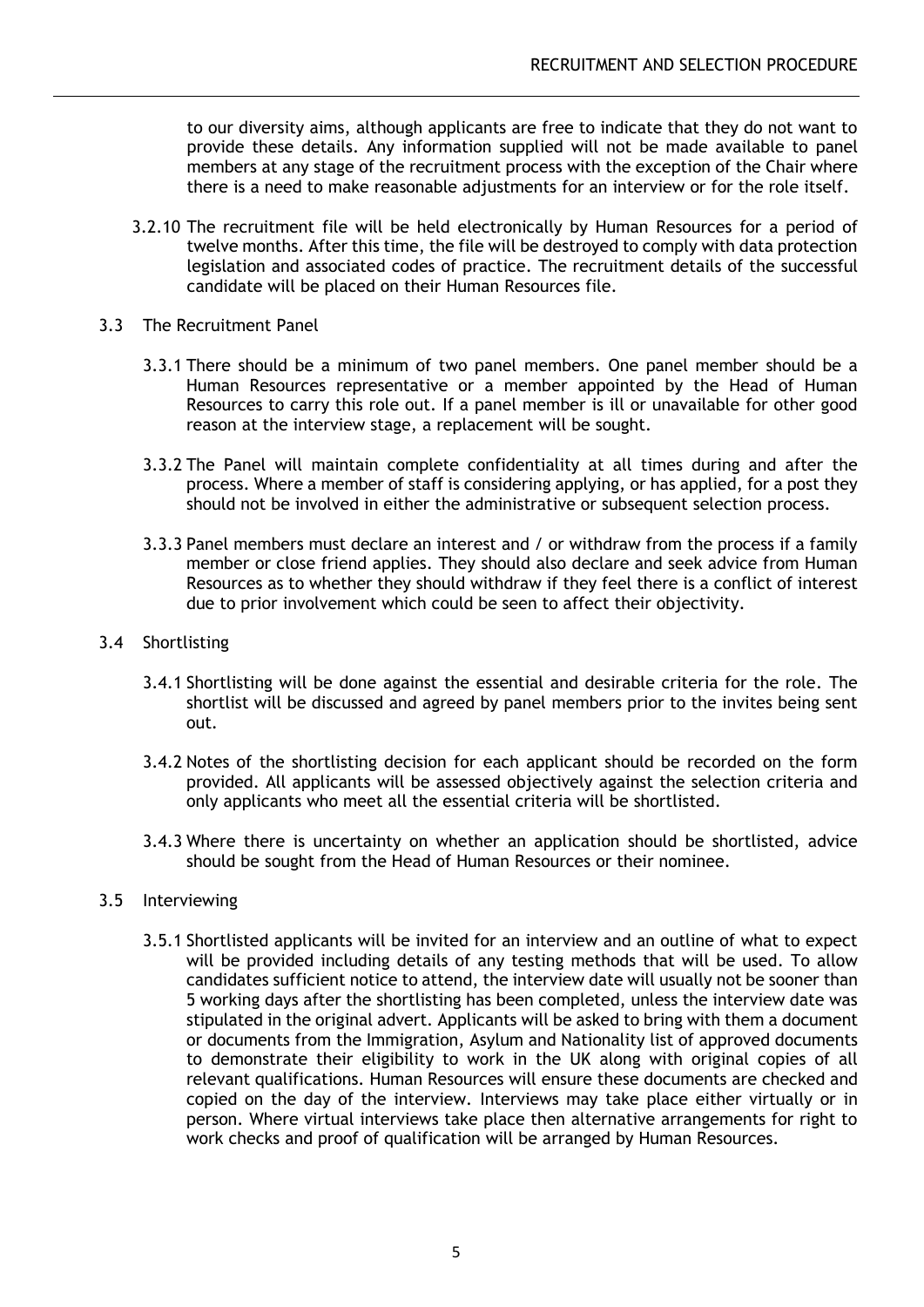- 3.5.2 Questions should be agreed in advance of the interview using the agreed template and should be consistently applied to all applicants unless in cases where there are specific areas to explore.
- 3.5.3 Other forms of selection may be used in conjunction with the interview process that help assess suitability against the criteria as this will enhance decision making. In coming to a recommendation to appoint, the panel will be determining which candidate(s) most closely meet all the essential and desirable criteria for the role as well as their ability to reflect the values of the University. This should be highlighted on the method of assessment in the job description.
- 3.5.5 Unsuccessful applicants will be dealt with courteously and sensitively and will be notified of the outcome either verbally or in writing by the panel's Human Resources representative.
- 3.5.6 The Human Resources member of the panel will seek approval from the Head of Human Resources and/or the Vice-Chancellor to offer the role to the successful applicant and will make contact with them. Appointments will be subject to satisfactory references, health checks and if appropriate a DBS disclosure. The exception to this is where the appointment is of a short term or irregular nature which would not lead to the employee obtaining employment rights, in which case references may not be required.

# **4. Induction and Probationary Periods**

- 4.1 There is a commitment to ensuring that new members of staff and staff who move into new roles have identified training and development needs met at induction and are thereafter supported as fully as possible within the context of available resources. Line Managers are responsible for using the Probationary Review Procedures to ensure a comprehensive induction is provided.
- 4.2 All new appointments are made subject to a 12-month satisfactory probationary period.
- 4.3 The probationary period may be extended as outlined in the Probationary Review Procedure in case of doubt over a new employee's suitability.

## **5. Feedback Following Interview**

Feedback is a very important part of good practice and can make a significant difference to the way applicants feel about the University, even if their application has been unsuccessful. Feedback will be given as quickly as possible by the Human Resources representative on the Panel. The University will not usually offer detailed feedback on a panel decision and for some roles such as those of a casual nature (e.g. Student Ambassadors) feedback may be limited to an email that they have not been successful on this occasion with no other feedback being offered.

# **6. Expenses Claims**

External candidates are eligible to make a claim for expenses incurred while attending an interview. Approval must be sought in advance in accordance with the information that is sent out when invited for an interview. Payment will be made in line with current financial regulations.

## **7. Equality, Diversity and Inclusion**

7.1 All appointments are made on merit, and our recruitment processes work with our equality processes which are in accordance with equality legislation.